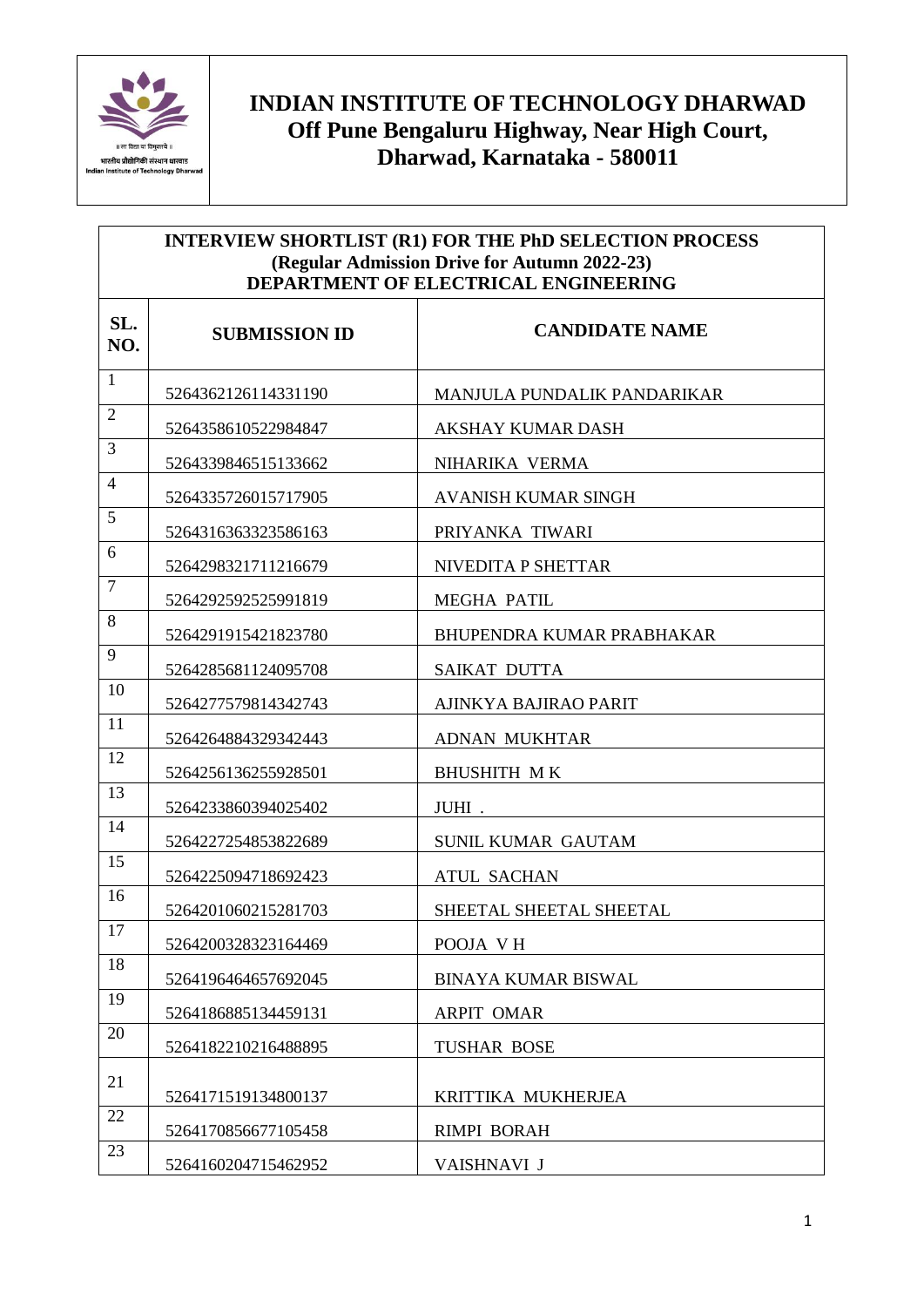

| 24 | 5264156594011222796 | E VAMSI KRISHNA                         |
|----|---------------------|-----------------------------------------|
| 25 | 5264111852121237249 | <b>JAINANDAN KUMAR MODI</b>             |
| 26 | 5264089890423028709 | <b>SHWETA GALI</b>                      |
| 27 | 5264018572416715766 | <b>SOHAM SINHA</b>                      |
| 28 | 5263962727614231703 | <b>JENIFER SUJITHA G</b>                |
| 29 | 5263730168261287866 | <b>KRATI JAIN</b>                       |
| 30 | 5263704376341651521 | <b>JAYANT KUMAR</b>                     |
| 31 | 5263659442419225021 | <b>RUPESH KC</b>                        |
| 32 | 5263620500228649536 | MANJUNATH CHANDRASHEKHAR<br>LAKKANNAVAR |
| 33 | 5263596987312777534 | ARADHANA KHILLO                         |
| 34 | 5263548226343891609 | SUBHADIP SADHUKHAN                      |
| 35 | 5263512822418776310 | <b>BHANU PRATAP BHANU PRATAP</b>        |
| 36 | 5263480444713225752 | NIROJAKANTA SWAIN                       |
| 37 | 5263258112902761195 | <b>EESHA D</b>                          |
| 38 | 5263220380816271007 | <b>NITIN KUMAR</b>                      |
| 39 | 5262997734222091908 | KUMARI MADHUMITA                        |
| 40 | 5262903758977442734 | NIRAJ KUMAR                             |
| 41 | 5262887898338223383 | VAIBHAV PRAKASH SRIVASTAVA              |
| 42 | 5262758896916314017 | SHUBHAM PRAJAPATI                       |
| 43 | 5262739707912578193 | <b>VELPURI LEELA DEVI</b>               |
| 44 | 5262653366812409896 | SHREEKAVIYA D                           |
| 45 | 5262632453321203558 | <b>MANORANJAN SATAPATHY</b>             |
| 46 | 5262566280884360110 | NISHA KUMARI                            |
| 47 | 5262541445316219175 | PRIYADARSHINI BEHERA                    |
| 48 | 5262310353127982113 | <b>AISHWARYA TOMAR</b>                  |
| 49 | 5261999833915766638 | PABAN SAPKOTA                           |
| 50 | 5261996913517885392 | VELAMPALLI CHINA SAI RAMAKRISHNA        |
| 51 | 5261933933817147372 | <b>SOBIA NADEEM</b>                     |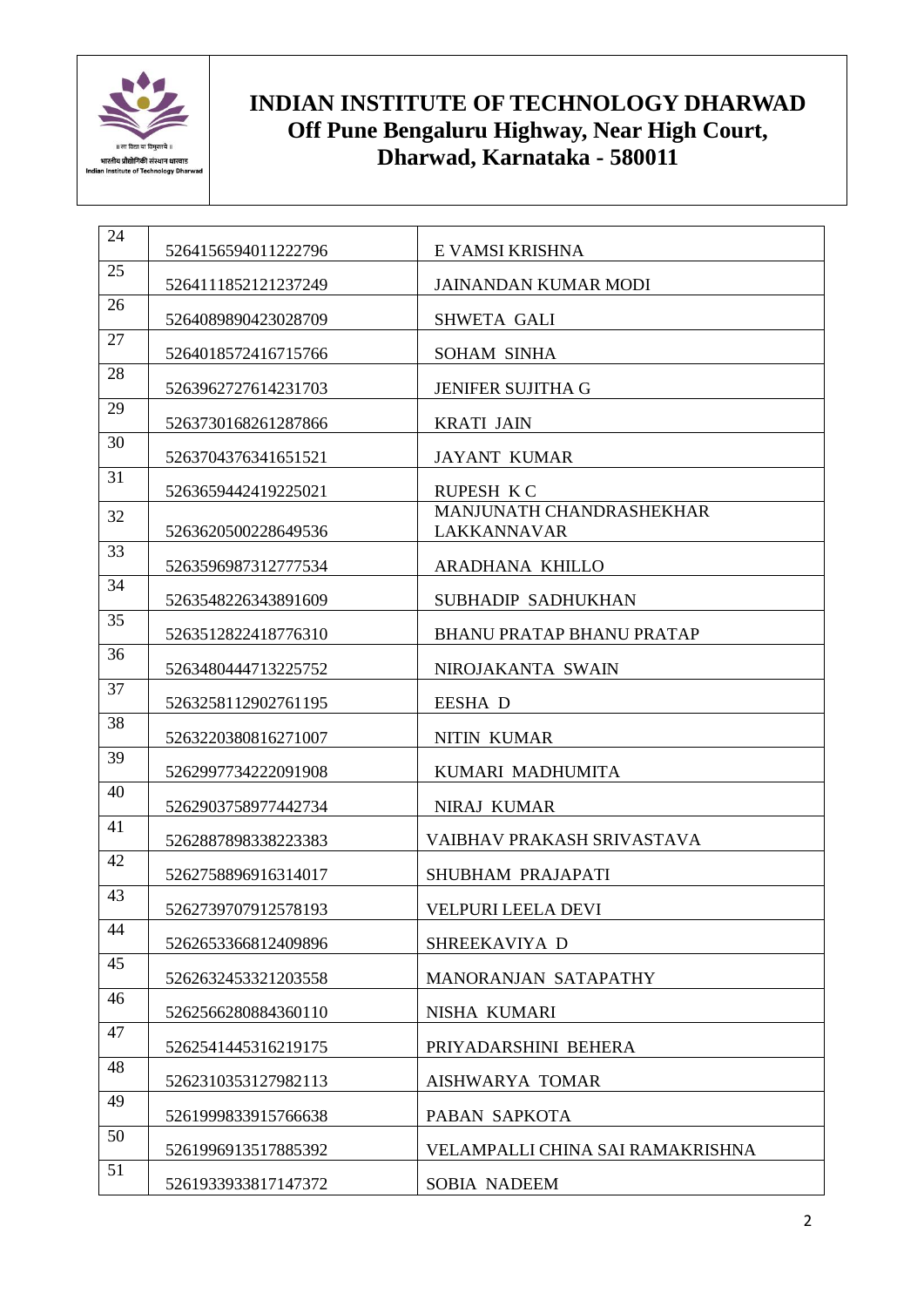

| 52 | 5261901629528445247 | <b>BIBHU PADARBINDA MOHANTY</b> |
|----|---------------------|---------------------------------|
| 53 | 5261893280912369083 | <b>SWASTIK KUMAR SAHU</b>       |
| 54 | 5261759492312613789 | PATEEL GP                       |
| 55 | 5261720592229962716 | <b>ADARSH DUBEY</b>             |
| 56 | 5261717341221732724 | <b>MANISH THAKRAL</b>           |
| 57 | 5261686088611175832 | NISHANT                         |
| 58 | 5261602666687212836 | <b>ARKA DUTTA</b>               |
| 59 | 5261540615814384905 | SOWJANYA K                      |
| 60 | 5261540803112226302 | <b>BIPLAB SARKAR</b>            |
| 61 | 5261526494712424724 | NAGINENI SIVA SANKAR            |
| 62 | 5260860170446431714 | <b>BASANT PANDAGRE</b>          |
| 63 | 5260753130115945687 | LAVATI HEMANTH KRISHNA          |
| 64 | 5260671665521519701 | PRIYA NAVANEETHAKRISHNAN        |
| 65 | 5260653245016001613 | SUPRIYA NINGAPPA PUTTAPPANAVAR  |
| 66 | 5260225023881945043 | <b>UDAY VAIDYA</b>              |
| 67 | 5259339976023149038 | PANKAJ KUMAR CHOURASIYA         |
| 68 | 5258959069615151454 | <b>ABHAY KUMAR</b>              |
| 69 | 5258583828667821224 | SIVA AK                         |
| 70 | 5258507926111784212 | <b>SAPAM RHISON SINGH</b>       |
| 71 | 5258423777719991851 | M CHETHAN                       |
| 72 | 5258337153941559787 | <b>JIJIVISHA SINGH</b>          |
| 73 | 5258318181019140155 | AABIROO AMIN BHAT               |
| 74 | 5258316285711696016 | <b>JACINTA JYRWA</b>            |
| 75 | 5258300320121329192 | SUBHANKAR DAS                   |
| 76 | 5258288943121703197 | KUNAL KRANTI DAS                |
| 77 | 5258284084604466117 | SANTOSH RUDRAPPA MADIWAL        |
| 78 | 5258283002714211307 | <b>ROSHAN KUMAR SINGH</b>       |
| 79 | 5258280114617540431 | <b>BIKKAVALLI SURYA TEJA</b>    |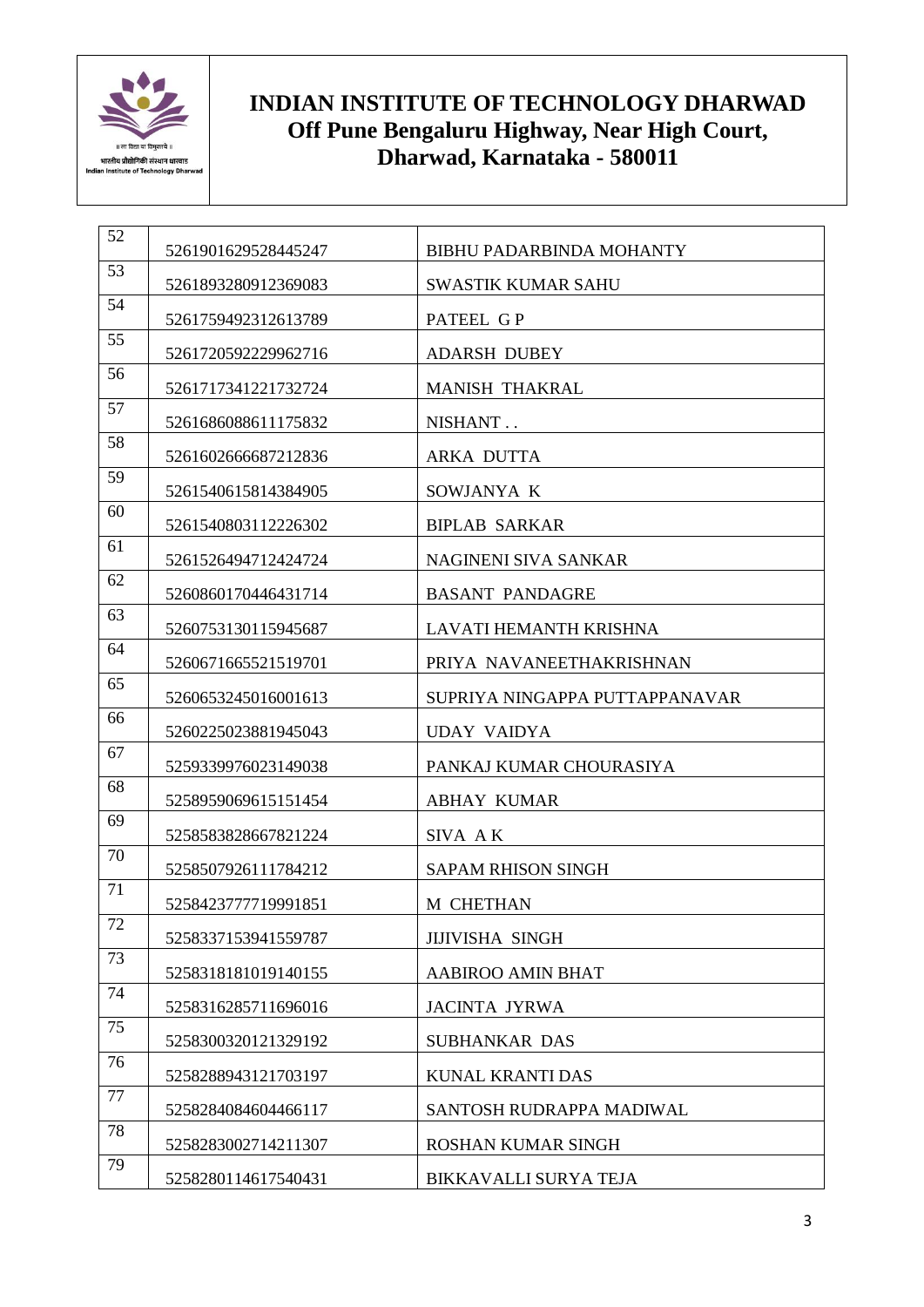

| 80  | 5258154267466753325 | <b>UMAR RASHID</b>             |
|-----|---------------------|--------------------------------|
| 81  | 5258136904726170662 | MANJUNATH HOMBAL               |
| 82  | 5258071099823069130 | <b>RAJAT KUMAR</b>             |
| 83  | 5258036827478292027 | NISHANT MISHRA                 |
| 84  | 5257997528276607066 | <b>JYOTI KUSHWAHA</b>          |
| 85  | 5257739854434595187 | <b>CHANDRA SEKHAR TRIPATHY</b> |
| 86  | 5257730040312966618 | <b>SUNNY SUNNY</b>             |
| 87  | 5257725682518509324 | NEHA KUMARI                    |
| 88  | 5257715885864845224 | <b>ANKUSH SHARMA</b>           |
| 89  | 5257696871608276075 | SHAILENDRA KUMAR SINHA         |
| 90  | 5257639230183493978 | NITISH KUMAR                   |
| 91  | 5257634227295788258 | KUMBA SIVA SANKAR              |
| 92  | 5257506414343394404 | <b>JAY SINGH</b>               |
| 93  | 5257425149311574480 | NANDARAJA H SHADLAGERI         |
| 94  | 5257415116919125866 | PRINCE SACHAN                  |
| 95  | 5257400257281227774 | SOUNAK DUTTA                   |
| 96  | 5257347381191791303 | RUPALI SRIVASTAVA              |
| 97  | 5257311809022737327 | <b>GARGI MISHRA</b>            |
| 98  | 5257294627831524274 | <b>JYOTI GOLA</b>              |
| 99  | 5257262991223231223 | MITESHKUMAR BHARATBHAI PATEL   |
| 100 | 5257142017116442192 | PRADEEP KUMAR PANDIT           |
| 101 | 5256832346414931148 | SMITA KUMARI                   |
| 102 | 5256832227214892959 | CHINMAYA SHANKAR KULKARNI      |
| 103 | 5256788506123596717 | CHHAYA VERMA                   |
| 104 | 5256706903521288975 | VISHWANATH PARASAPPA CHALAWADI |
| 105 | 5256681393715365893 | ROHIT KALYANI                  |
| 106 | 5256633387298207848 | MITIKIRI SAGAR BABU            |
| 107 | 5256521278914640831 | <b>RAMA GAUTAM</b>             |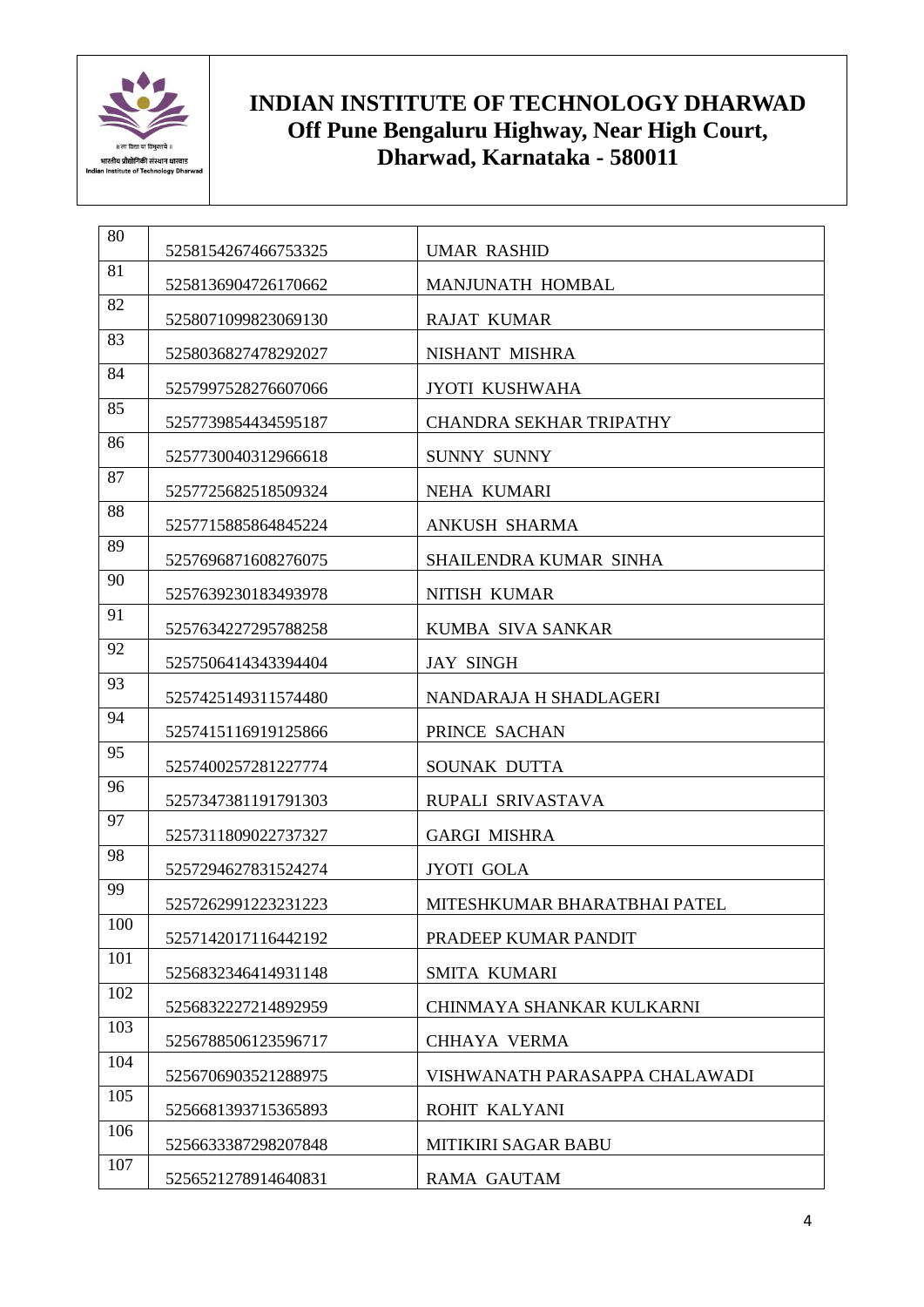

| 108 | 5256392559417575627 | RAJESH UPPARA                   |
|-----|---------------------|---------------------------------|
| 109 | 5256384908121432297 | SHASHIDHAR S NEELAKANTHMATH     |
| 110 | 5256366271211827585 | <b>AMARTYA PAUL</b>             |
| 111 | 5256342022209848612 | SHIVANAND KULAKARNI             |
| 112 | 5256336570311615826 | PRAGATI BALAJI KENDRE           |
| 113 | 5256309625503327941 | ARVIND KUMAR SAGAR              |
| 114 | 5255879273917470876 | DEBABRAT SARMA                  |
| 115 | 5255761128349940777 | PRIYA S                         |
| 116 | 5255737330116065555 | <b>AGI JOSEPH GEORGE</b>        |
| 117 | 5255677420118688760 | RAYABARAPU VENKATESWARLU        |
| 118 | 5255675006857002698 | NUSRAT PRAWEEN                  |
| 119 | 5255571613219091414 | RAVICHANDER B                   |
| 120 | 5255549834324361715 | AZHAR NAUSHAD INAMDAR           |
| 121 | 5255542269608917512 | <b>SHRUTI VERMA</b>             |
| 122 | 5255515684337910019 | <b>CHAITHANYA S S</b>           |
| 123 | 5255440423128100774 | RASHMI KUMARI                   |
| 124 | 5255437622991471112 | <b>KANGUJAM ANELIS</b>          |
| 125 | 5255088684615721723 | <b>ATHUL RAJ R S</b>            |
| 126 | 5255022728823149464 | <b>KOMALA SOARES</b>            |
| 127 | 5254889247114520506 | ELLAPU BHANU PRAKASH            |
| 128 | 5254801802217450765 | HIMANGKANA BORKOTOKY            |
| 129 | 5254722854815599682 | PULI SARASWATHI PULI SARASWATHI |
| 130 | 5254708551195093952 | ROHIT KANDPAL                   |
| 131 | 5254683608126033499 | SATISH CHIKKAMATH               |
| 132 | 5254601640219105521 | LALITA ADHIKARI                 |
| 133 | 5254539055415577793 | <b>SURESH KUMAR JAMURE</b>      |
| 134 | 5254225091294924294 | SANCHARI GHOSH                  |
| 135 | 5254093451227066753 | AMRITAYAN CHATTERJEE            |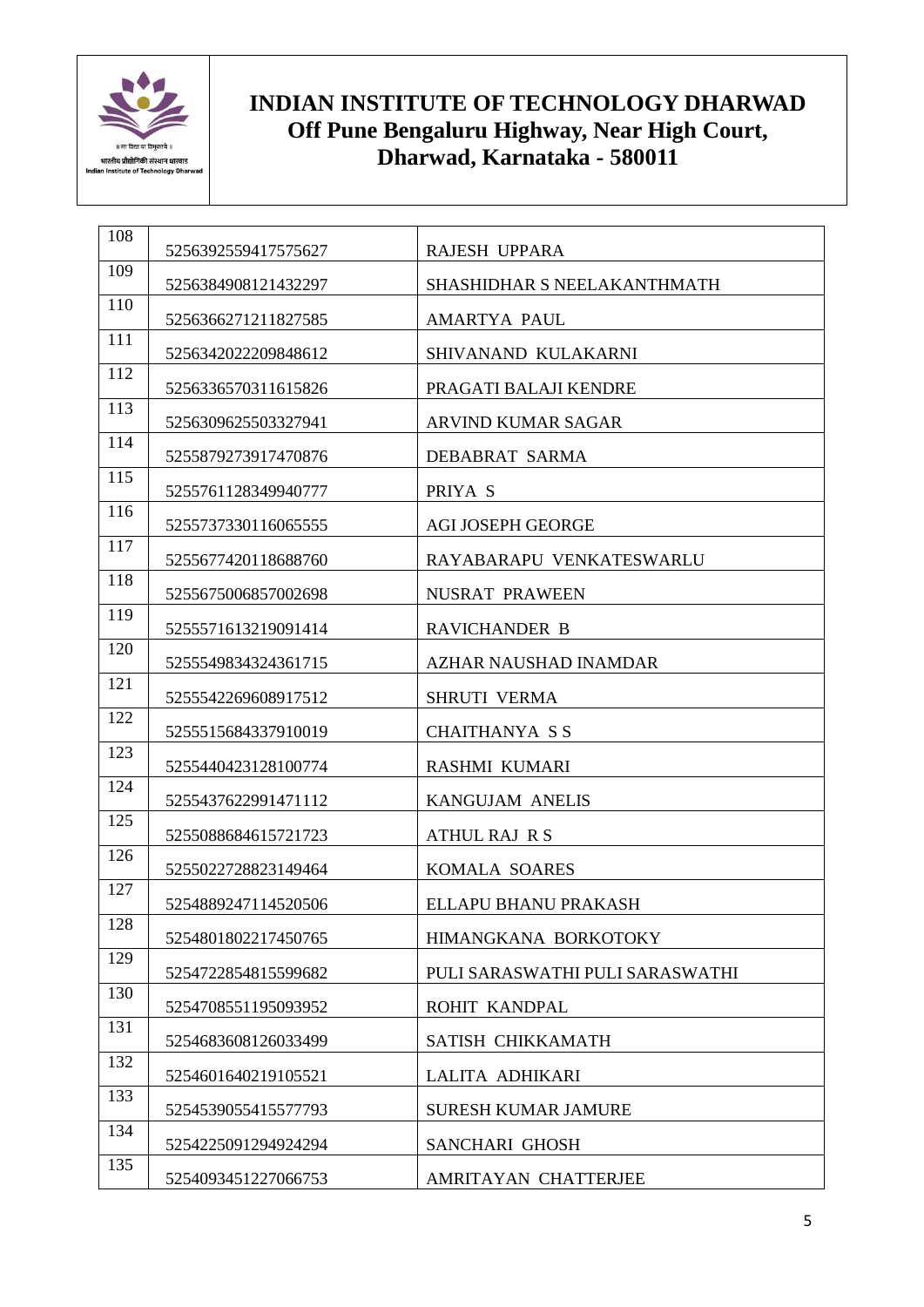

| 136 | 5254035351025931898 | <b>LONE FAISAL</b>                |
|-----|---------------------|-----------------------------------|
| 137 | 5253953477411957635 | VIKASH KUMAR PANIKA               |
| 138 | 5253008245617798393 | <b>MADHAVI VISHNU PAWAR</b>       |
| 139 | 5252953545427435531 | <b>SHAIK KARIMULLA</b>            |
| 140 | 5252927542316478022 | PATEEL M G P                      |
| 141 | 5252583901023233837 | <b>JAVED AHMAD</b>                |
| 142 | 5252278103317972229 | <b>SARANG KAPOOR</b>              |
| 143 | 5252210016418111437 | <b>KBRG KUMAR</b>                 |
| 144 | 5251965910717205583 | PRAVEEN MALLAPPA HUNASIGIDAD      |
| 145 | 5251184714219714129 | ATUL RANJAN SRIVASTAVA            |
| 146 | 5250555390718834029 | SHILPASHREE MS                    |
| 147 | 5250554864318349654 | SHALINI DESHMUKH                  |
| 148 | 5250510484714438736 | NARESH KUMAR MEENA                |
| 149 | 5250310488716790537 | <b>MALOTHU NARESH</b>             |
| 150 | 5249352374718662603 | <b>ALOK RANJAN</b>                |
| 151 | 5249006825526333896 | NIJAS P                           |
| 152 | 5248921802223723838 | ANAND SATUPPA BURUD               |
| 153 | 5248612563647943036 | LUXMI KANT VISHWAKARMA            |
| 154 | 5247272721515369303 | <b>JERIPOTHULA MADHU</b>          |
| 155 | 5246965138215961059 | SINGAPOGU PREETHAM KUMAR          |
| 156 | 5244753735106591831 | DEEPAK KUMAR                      |
| 157 | 5244443821978597473 | <b>GUTTI OM SURAJ</b>             |
| 158 | 5243709654715105017 | VAVILAPALLI SATYA VENKATA SANDEEP |
| 159 | 5243023484413457280 | <b>TASAWOR AHMED SOFI</b>         |
| 160 | 5242692739619118807 | ASHUTOSH DHAR DWIVEDI             |
| 161 | 5241892259317537405 | SOUMITRA GHORAI                   |
| 162 | 5241863469212930160 | <b>SURJEET KUMAR</b>              |
| 163 | 5239864093412974298 | SANHITA MANNA                     |